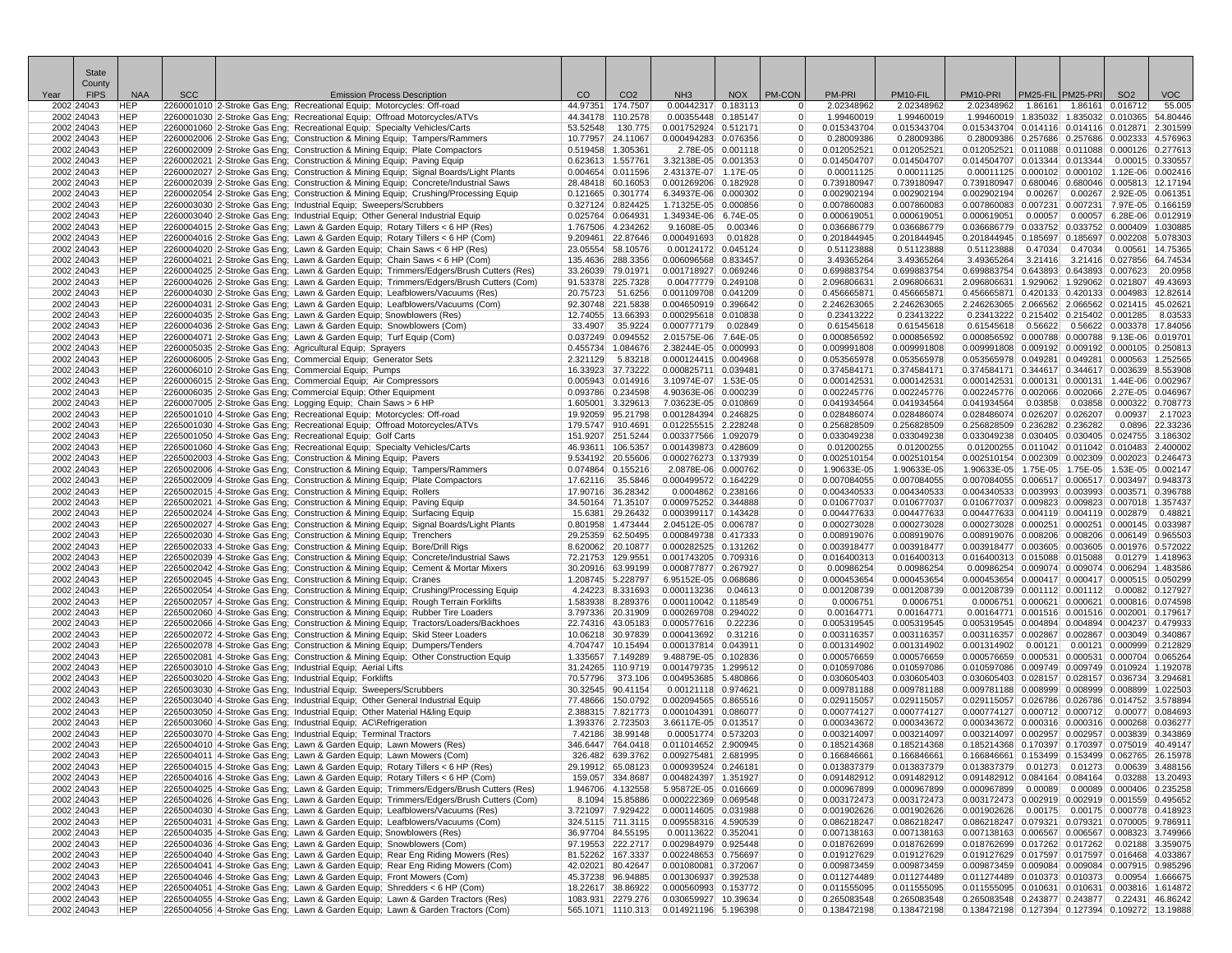| <b>State</b><br>County   |                          |            |                                                                                                                                                                                                                                                                                                                                                                                                                                                                                                                                                           |                                        |                                        |                                              |                      |                                  |                            |                            |                                                                                                    |           |                                               |                           |            |
|--------------------------|--------------------------|------------|-----------------------------------------------------------------------------------------------------------------------------------------------------------------------------------------------------------------------------------------------------------------------------------------------------------------------------------------------------------------------------------------------------------------------------------------------------------------------------------------------------------------------------------------------------------|----------------------------------------|----------------------------------------|----------------------------------------------|----------------------|----------------------------------|----------------------------|----------------------------|----------------------------------------------------------------------------------------------------|-----------|-----------------------------------------------|---------------------------|------------|
| <b>FIPS</b><br>Year      | <b>NAA</b>               | <b>SCC</b> | <b>Emission Process Description</b>                                                                                                                                                                                                                                                                                                                                                                                                                                                                                                                       | <sub>CO</sub>                          | CO <sub>2</sub>                        | NH <sub>3</sub>                              |                      | NOX PM-CON                       | PM-PRI                     | PM10-FIL                   | PM10-PRI                                                                                           |           | PM25-FIL PM25-PRI                             | SO <sub>2</sub>           | <b>VOC</b> |
| 2002 24043<br>2002 24043 | HEP<br><b>HEP</b>        |            | 2265004066 4-Stroke Gas Eng; Lawn & Garden Equip; Chippers/Stump Grinders (Com)<br>2265004071 4-Stroke Gas Eng; Lawn & Garden Equip; Turf Equip (Com)                                                                                                                                                                                                                                                                                                                                                                                                     | 75.04204 191.4763                      | 1747.996 3402.815                      | 0.002557941 1.659926<br>0.04604924 18.19895  |                      | $\overline{0}$<br>$\overline{0}$ | 0.020393789<br>0.450212341 | 0.020393789<br>0.450212341 | 0.020393789 0.018762 0.018762 0.018848 1.917527<br>0.450212341 0.414195 0.414195 0.334816 46.4162  |           |                                               |                           |            |
| 2002 24043               | <b>HEP</b>               |            | 2265004075 4-Stroke Gas Eng; Lawn & Garden Equip; Other Lawn & Garden Equip (Res)                                                                                                                                                                                                                                                                                                                                                                                                                                                                         |                                        | 35.38124 76.32397                      | 0.001067404 0.285078                         |                      | $\overline{0}$                   | 0.016928838                | 0.016928838                | 0.016928838 0.015575 0.015575 0.007502                                                             |           |                                               |                           | 2.31379    |
| 2002 24043               | <b>HEP</b>               |            | 2265004076 4-Stroke Gas Eng; Lawn & Garden Equip; Other Lawn & Garden Equip (Com)                                                                                                                                                                                                                                                                                                                                                                                                                                                                         |                                        | 49.41838 106.8816                      | 0.00149443 0.403797                          |                      | $\overline{0}$                   | 0.023641497                | 0.023641497                | 0.023641497                                                                                        |           | 0.02175 0.02175 0.010505 3.245906             |                           |            |
| 2002 24043<br>2002 24043 | <b>HEP</b><br>HEP        |            | 2265005010 4-Stroke Gas Eng; Agricultural Equip; 2-Wheel Tractors<br>2265005010 4-Stroke Gas Eng; Agricultural Equip; 2-Wheel Tractors<br>2265005015 4-Stroke Gas Eng; Agricultural Equip; Combines<br>2265005020 4-Stroke Gas Eng; Agricultural Equip; Combines<br>2265005025 4-Stroke Gas Eng; Agricultura                                                                                                                                                                                                                                              | 1.627273 3.081441                      | 3.28072 13.00191                       | 4.141E-05 0.014225<br>0.000172975 0.156829   |                      | $\overline{0}$<br>$\overline{0}$ | 0.000389456<br>0.001162365 | 0.000389456<br>0.001162365 | $0.000389456$ $0.000358$ $0.000358$ $0.000303$<br>0.001162365 0.001069 0.001069 0.00128 0.118204   |           |                                               |                           | 0.036957   |
| 2002 24043               | <b>HEP</b>               |            |                                                                                                                                                                                                                                                                                                                                                                                                                                                                                                                                                           |                                        | 0.013839 0.075606                      | 1.00309E-06 0.001041                         |                      | $\overline{0}$                   | 5.99454E-06                | 5.99454E-06                | 5.99454E-06 5.51E-06 5.51E-06 7.44E-06 0.000786                                                    |           |                                               |                           |            |
| 2002 24043               | <b>HEP</b>               |            |                                                                                                                                                                                                                                                                                                                                                                                                                                                                                                                                                           |                                        | 1.493936 8.160703                      | 0.000108271 0.112411                         |                      | $\overline{0}$                   | 0.000647095                | 0.000647095                | $0.000647095$ $0.000595$ $0.000595$ $0.000803$                                                     |           |                                               |                           | 0.09753    |
| 2002 24043               | <b>HEP</b>               |            |                                                                                                                                                                                                                                                                                                                                                                                                                                                                                                                                                           | 1.267669 2.650703                      |                                        | 3.57011E-05 0.011642                         |                      | $\overline{0}$                   | 0.000319276                | 0.000319276                | 0.000319276 0.000294 0.000294 0.000261                                                             |           |                                               |                           | 0.03899    |
| 2002 24043<br>2002 24043 | <b>HEP</b><br><b>HEP</b> |            |                                                                                                                                                                                                                                                                                                                                                                                                                                                                                                                                                           | 26.91787 59.99598                      | 10.82149 27.62597                      | 0.000376637 0.182737<br>0.000809309 0.175458 |                      | $\overline{0}$<br>$\overline{0}$ | 0.003787182<br>0.005087101 | 0.003787182<br>0.005087101 | 0.003787182 0.003484 0.003484 0.002718<br>0.005087101                                              | 0.00468   | 0.00468 0.005904 1.148317                     |                           | 0.56524    |
| 2002 24043               | <b>HEP</b>               |            |                                                                                                                                                                                                                                                                                                                                                                                                                                                                                                                                                           | 2.370719 12.95017                      |                                        | 0.000171815 0.178385                         |                      | $\overline{0}$                   | 0.001026872                | 0.001026872                | 0.001026872 0.000945 0.000945 0.001275 0.138865                                                    |           |                                               |                           |            |
| 2002 24043               | <b>HEP</b>               |            |                                                                                                                                                                                                                                                                                                                                                                                                                                                                                                                                                           | 4.913799 18.93521                      |                                        | 0.000252396 0.213212                         |                      | $\overline{0}$                   | 0.001715999                | 0.001715999                | $0.001715999$ $0.001579$ $0.001579$ $0.001864$                                                     |           |                                               |                           | 0.21486    |
| 2002 24043<br>2002 24043 | <b>HEP</b><br><b>HEP</b> |            |                                                                                                                                                                                                                                                                                                                                                                                                                                                                                                                                                           | 4.616453 22.99705                      | 664.9393 1399.053                      | 0.000305989 0.310538<br>0.018953366 6.453781 |                      | $\overline{0}$<br>$\overline{0}$ | 0.001980282<br>0.175957761 | 0.001980282<br>0.175957761 | 0.001980282 0.001822 0.001822 0.002264 0.217188<br>0.175957761 0.161881 0.161881 0.137653 25.95797 |           |                                               |                           |            |
| 2002 24043               | <b>HEP</b>               |            |                                                                                                                                                                                                                                                                                                                                                                                                                                                                                                                                                           | 153.6449 328.1662                      |                                        | 0.004546838 1.952818                         |                      | $\overline{0}$                   | 0.058526466                | 0.058526466                | 0.058526466 0.053844 0.053844 0.032265 7.53191                                                     |           |                                               |                           |            |
| 2002 24043               | HEP                      |            |                                                                                                                                                                                                                                                                                                                                                                                                                                                                                                                                                           | 76.32799 179.0542                      |                                        | 0.002438002                                  | 1.34553              | $\overline{0}$                   | 0.026154032                | 0.026154032                | 0.026154032 0.024062 0.024062 0.017614 3.002015                                                    |           |                                               |                           |            |
| 2002 24043               | <b>HEP</b>               |            |                                                                                                                                                                                                                                                                                                                                                                                                                                                                                                                                                           |                                        | 191.7593 390.1103                      | 0.005235217 2.430758                         |                      | $\overline{0}$                   | 0.047396647                | 0.047396647                | 0.047396647 0.043605 0.043605 0.038395 4.943132                                                    |           |                                               |                           |            |
| 2002 24043<br>2002 24043 | <b>HEP</b><br><b>HEP</b> |            |                                                                                                                                                                                                                                                                                                                                                                                                                                                                                                                                                           |                                        | 291.2195 593.2366<br>14.7397 28.23137  | 0.008193581 2.846899<br>0.000383494 0.142054 |                      | $\overline{0}$<br>$\overline{0}$ | 0.100796171<br>0.004103036 | 0.100796171<br>0.004103036 | 0.100796171 0.092732 0.092732 0.058332 13.41038<br>$0.004103036$ 0.003775 0.003775 0.002777        |           |                                               |                           | 0.45384    |
| 2002 24043               | <b>HEP</b>               |            |                                                                                                                                                                                                                                                                                                                                                                                                                                                                                                                                                           | 3.518748 7.680392                      |                                        | 0.000103543 0.031271                         |                      | $\overline{0}$                   | 0.000872744                | 0.000872744                | $0.000872744$ $0.000803$ $0.000803$ $0.000756$                                                     |           |                                               |                           | 0.14155    |
| 2002 24043               | <b>HEP</b>               |            |                                                                                                                                                                                                                                                                                                                                                                                                                                                                                                                                                           | 0.042169 0.077028                      |                                        | 1.09252E-06 0.000353                         |                      | $\overline{0}$                   | 1.73605E-05                | 1.73605E-05                | 1.73605E-05                                                                                        | $1.6E-05$ |                                               | 1.6E-05 7.57E-06 0.002169 |            |
| 2002 24043               | <b>HEP</b><br><b>HEP</b> |            | 2265008005 4-Stroke Gas Eng; Airport Ground Support Equip; Airport Ground Support Equip<br>2265010010 4-Stroke Gas Eng; Industrial Equip; Other Oil Field Equipment                                                                                                                                                                                                                                                                                                                                                                                       | 0.432275                               | 1.52153                                | 2.04464E-05 0.018386<br>0.000103874 0.034843 |                      | $\overline{0}$<br>$\overline{0}$ | 0.000166749<br>0.001016309 | 0.000166749<br>0.001016309 | 0.000166749 0.000153 0.000153 0.00015 0.018643                                                     |           |                                               |                           |            |
| 2002 24043<br>2002 24043 | <b>HEP</b>               |            | $\label{eq:2} \frac{1}{\sqrt{2}}\left(\frac{1}{\sqrt{2}}\right)^{2} \left(\frac{1}{\sqrt{2}}\right)^{2} \left(\frac{1}{\sqrt{2}}\right)^{2} \left(\frac{1}{\sqrt{2}}\right)^{2} \left(\frac{1}{\sqrt{2}}\right)^{2} \left(\frac{1}{\sqrt{2}}\right)^{2} \left(\frac{1}{\sqrt{2}}\right)^{2} \left(\frac{1}{\sqrt{2}}\right)^{2} \left(\frac{1}{\sqrt{2}}\right)^{2} \left(\frac{1}{\sqrt{2}}\right)^{2} \left(\frac{1}{\sqrt{2}}\right)^{2} \left(\frac{$<br>2267001060 LPG Eng; Recreational Equip; Specialty Vehicles/Carts                             | 0.512479 7.162916                      | 4.665169 7.753896                      |                                              | 0.128094             | $\overline{0}$                   | 0.000600205                | 0.000600205                | 0.001016309 0.000935 0.000935 0.000763 0.080575<br>0.000600205                                     | 0.0006    |                                               | 0.0006 0.000139 0.034705  |            |
| 2002 24043               | <b>HEP</b>               |            | 2267002003 LPG Eng; Construction & Mining Equip; Pavers                                                                                                                                                                                                                                                                                                                                                                                                                                                                                                   | 0.258755 3.583842                      |                                        |                                              | 0.064153             | $\overline{0}$                   | 0.000302435                | 0.000302435                | 0.000302435 0.000302 0.000302 6.96E-05 0.017487                                                    |           |                                               |                           |            |
| 2002 24043               | <b>HEP</b>               |            | 2267002015 LPG Eng; Construction & Mining Equip; Rollers                                                                                                                                                                                                                                                                                                                                                                                                                                                                                                  | 0.447261 6.130423                      |                                        |                                              | 0.109864             | $\overline{0}$                   | 0.00052156                 | 0.00052156                 | 0.00052156 0.000522 0.000522 0.000119 0.030157                                                     |           |                                               |                           |            |
| 2002 24043<br>2002 24043 | <b>HEP</b><br><b>HEP</b> |            | $\frac{1}{\sqrt{1-\frac{1}{2}}\sqrt{1-\frac{1}{2}}\sqrt{1-\frac{1}{2}}\sqrt{1-\frac{1}{2}}\sqrt{1-\frac{1}{2}}\sqrt{1-\frac{1}{2}}\sqrt{1-\frac{1}{2}}\sqrt{1-\frac{1}{2}}\sqrt{1-\frac{1}{2}}\sqrt{1-\frac{1}{2}}\sqrt{1-\frac{1}{2}}\sqrt{1-\frac{1}{2}}\sqrt{1-\frac{1}{2}}\sqrt{1-\frac{1}{2}}\sqrt{1-\frac{1}{2}}\sqrt{1-\frac{1}{2}}\sqrt{1-\frac{1}{2}}\sqrt{1-\frac{1}{2}}\sqrt{1-\frac{1}{2}}\sqrt{1-\frac$<br>2267002021 LPG Eng; Construction & Mining Equip; Paving Equip<br>2267002024 LPG Eng; Construction & Mining Equip; Surfacing Equip | 0.067748 0.949499<br>0.045327 0.625684 |                                        |                                              | 0.016975<br>0.011204 | $\overline{0}$<br>$\overline{0}$ | 7.93933E-05<br>5.29393E-05 | 7.93933E-05<br>5.29393E-05 | 7.93933E-05 7.94E-05 7.94E-05 1.84E-05 0.00459<br>5.29393E-05 5.29E-05 5.29E-05 1.22E-05 0.00306   |           |                                               |                           |            |
| 2002 24043               | <b>HEP</b>               |            | 2267002030 LPG Eng; Construction & Mining Equip; Trenchers                                                                                                                                                                                                                                                                                                                                                                                                                                                                                                | 0.795208 11.01729                      |                                        |                                              | 0.19721              | $\overline{0}$                   | 0.000929509                | 0.000929509                | 0.000929509                                                                                        | 0.00093   | 0.00093 0.000214 0.053745                     |                           |            |
| 2002 24043               | <b>HEP</b>               |            | 2267002030 LPG Eng; Construction & Mining Equip; Trenchers<br>2267002033 LPG Eng; Construction & Mining Equip; Bore/Drill Rigs<br>2267002039 LPG Eng; Construction & Mining Equip; Concrete/Industrial Saws                                                                                                                                                                                                                                                                                                                                               | 0.257362 3.641964                      |                                        |                                              | 0.065043             | $\overline{0}$                   | 0.000302255                | 0.000302255                | 0.000302255 0.000302 0.000302 7.07E-05 0.017477                                                    |           |                                               |                           |            |
| 2002 24043               | <b>HEP</b>               |            |                                                                                                                                                                                                                                                                                                                                                                                                                                                                                                                                                           | 0.773292 10.45133                      |                                        |                                              | 0.187591             | $\overline{0}$                   | 0.000898985                | 0.000898985                | 0.000898985 0.000899 0.000899 0.000203 0.051981                                                    |           |                                               |                           |            |
| 2002 24043<br>2002 24043 | <b>HEP</b><br><b>HEP</b> |            | 2267002045 LPG Eng; Construction & Mining Equip; Cranes<br>2267002054 LPG Eng; Construction & Mining Equip; Crushing/Processing Equip                                                                                                                                                                                                                                                                                                                                                                                                                     | 0.277294 3.883594<br>0.044903 0.628436 |                                        |                                              | 0.069435<br>0.011237 | $\overline{0}$<br>$\overline{0}$ | 0.000324908<br>5.26047E-05 | 0.000324908<br>5.26047E-05 | 0.000324908 0.000325 0.000325 7.54E-05 0.018787<br>5.26047E-05 5.26E-05 5.26E-05 1.22E-05 0.003042 |           |                                               |                           |            |
| 2002 24043               | <b>HEP</b>               |            | 2267002057 LPG Eng; Construction & Mining Equip; Rough Terrain Forklifts                                                                                                                                                                                                                                                                                                                                                                                                                                                                                  | 0.504443 7.015637                      |                                        |                                              | 0.125528             | $\overline{0}$                   | 0.000590139                | 0.000590139                | 0.000590139                                                                                        | 0.00059   | 0.00059 0.000136 0.034123                     |                           |            |
| 2002 24043               | <b>HEP</b>               |            | 2267002060 LPG Eng; Construction & Mining Equip; Rubber Tire Loaders                                                                                                                                                                                                                                                                                                                                                                                                                                                                                      | 1.267665                               | 17.4878                                |                                              | 0.313179             | $\overline{0}$                   | 0.001480352                | 0.001480352                | 0.001480352                                                                                        | 0.00148   | $0.00148$ $0.00034$ 0.085596                  |                           |            |
| 2002 24043<br>2002 24043 | <b>HEP</b><br><b>HEP</b> |            | 2267002066 LPG Eng; Construction & Mining Equip; Tractors/Loaders/Backhoes<br>2267002072 LPG Eng; Construction & Mining Equip; Skid Steer Loaders                                                                                                                                                                                                                                                                                                                                                                                                         | 0.133838 1.836432<br>1.031125 14.40219 |                                        |                                              | 0.032907<br>0.257573 | $\overline{0}$<br>$\overline{0}$ | 0.000156108<br>0.001207448 | 0.000156108<br>0.001207448 | 0.000156108 0.000156 0.000156 3.57E-05 0.009026<br>0.001207448 0.001207 0.001207 0.00028 0.069816  |           |                                               |                           |            |
| 2002 24043               | <b>HEP</b>               |            | 2267002081 LPG Eng; Construction & Mining Equip; Other Construction Equip                                                                                                                                                                                                                                                                                                                                                                                                                                                                                 | 0.415565 5.834588                      |                                        |                                              | 0.104289             | $\overline{0}$                   | 0.000487191                | 0.000487191                | $0.000487191$ 0.000487 0.000487 0.000113                                                           |           |                                               |                           | 0.02817    |
| 2002 24043               | <b>HEP</b>               |            | 2267003010 LPG Eng; Industrial Equip; Aerial Lifts<br>nder Scheideleider<br>Adustrial Equip<br>I&ling Equip<br>Ts                                                                                                                                                                                                                                                                                                                                                                                                                                         | 5.999541 84.58497                      |                                        |                                              | 1.511223             | $\overline{0}$                   | 0.007040179                | 0.007040179                | 0.007040179                                                                                        | 0.00704   | 0.00704 0.001643 0.407073                     |                           |            |
| 2002 24043               | <b>HEP</b>               |            | 2267003020 LPG Eng; Industrial Equip; Forklifts                                                                                                                                                                                                                                                                                                                                                                                                                                                                                                           | 574.5003 7953.692                      |                                        |                                              | 142.3828             | $\overline{0}$                   | 0.671418709                | 0.671418709                | 0.671418709 0.671419 0.671419 0.154472 38.82234                                                    |           |                                               |                           |            |
| 2002 24043<br>2002 24043 | <b>HEP</b><br><b>HEP</b> |            | 2267003030 LPG Eng; Industrial Equip; Sweepers/Scrubbers<br>2267003040 LPG Eng; Industrial Equip; Other General Industrial Equip                                                                                                                                                                                                                                                                                                                                                                                                                          | 4.428145 60.45851<br>1.356459 18.70141 |                                        |                                              | 1.083949<br>0.334935 | $\overline{0}$<br>$\overline{0}$ | 0.005159328<br>0.001583832 | 0.005159328<br>0.001583832 | 0.005159328 0.005159 0.005159 0.001174 0.298319<br>0.001583832 0.001584 0.001584 0.000363 0.091579 |           |                                               |                           |            |
| 2002 24043               | <b>HEP</b>               |            | 2267003050 LPG Eng; Industrial Equip; Other Material H&ling Equip                                                                                                                                                                                                                                                                                                                                                                                                                                                                                         | 0.324168 4.563283                      |                                        |                                              | 0.081543             | $\overline{0}$                   | 0.000380265                | 0.000380265                | 0.000380265                                                                                        | 0.00038   | 0.00038 8.86E-05 0.021987                     |                           |            |
| 2002 24043               | <b>HEP</b>               |            | 2267003070 LPG Eng; Industrial Equip; Terminal Tractors                                                                                                                                                                                                                                                                                                                                                                                                                                                                                                   | 2.715037 36.93845                      |                                        |                                              | 0.66252              | $\overline{0}$                   | 0.003160905                | 0.003160905                | $0.003160905$ 0.003161                                                                             |           | 0.003161 0.000717 0.182768                    |                           |            |
| 2002 24043<br>2002 24043 | <b>HEP</b><br><b>HEP</b> |            | 2267004066 LPG Eng; Industrial Equip; Terminal Tractors<br>2267004066 LPG Eng; Lawn & Garden Equip; Chippers/Stump Grinders (Com)<br>2267005055 LPG Eng; Agri Equip; Other Equip                                                                                                                                                                                                                                                                                                                                                                          | 4.970084 68.48975<br>0.009724          | 0.13534                                |                                              | 1.226689<br>0.002421 | $\overline{0}$<br>$\overline{0}$ | 0.005802576<br>1.13782E-05 | 0.005802576<br>1.13782E-05 | 0.005802576 0.005803 0.005803 0.00133 0.335513<br>1.13782E-05 1.14E-05 1.14E-05 2.63E-06 0.000658  |           |                                               |                           |            |
| 2002 24043               | <b>HEP</b>               |            | 2267005060 LPG Eng; Agricultural Equip; Irrigation Sets                                                                                                                                                                                                                                                                                                                                                                                                                                                                                                   |                                        | 0.01523 0.208489                       |                                              | 0.003737             | $\overline{0}$                   | 1.77551E-05                | 1.77551E-05                | 1.77551E-05 1.78E-05 1.78E-05 4.05E-06 0.001027                                                    |           |                                               |                           |            |
| 2002 24043               | <b>HEP</b>               |            | 2267006005 LPG Eng; Commercial Equip; Generator Sets                                                                                                                                                                                                                                                                                                                                                                                                                                                                                                      | 7.233589 152.7844                      |                                        |                                              | 2.714301             | $\overline{0}$                   | 0.012392016                | 0.012392016                | 0.012392016 0.012392 0.012392 0.002968 0.551172                                                    |           |                                               |                           |            |
| 2002 24043               | <b>HEP</b>               |            | 2267006010 LPG Eng; Commercial Equip; Pumps                                                                                                                                                                                                                                                                                                                                                                                                                                                                                                               | 1.712291 35.48895                      |                                        |                                              | 0.631716             | $\overline{0}$                   | 0.0029207                  | 0.0029207                  |                                                                                                    |           | 0.0029207 0.002921 0.002921 0.000689 0.129907 |                           |            |
| 2002 24043<br>2002 24043 | <b>HEP</b><br><b>HEP</b> |            | 2267006015 LPG Eng: Commercial Equip: Air Compressors<br>2267006025 LPG Eng; Commercial Equip; Welders                                                                                                                                                                                                                                                                                                                                                                                                                                                    | 2.090206 42.77413                      | 3.77262 53.21612                       |                                              | 0.762413<br>0.950724 | $\overline{0}$<br>$\overline{0}$ | 0.003555082<br>0.004427508 | 0.003555082<br>0.004427508 | 0.003555082 0.003555 0.003555 0.000831 0.158123<br>0.004427508 0.004428 0.004428 0.001034 0.256004 |           |                                               |                           |            |
| 2002 24043               | <b>HEP</b>               |            | 2267006030 LPG Eng; Commercial Equip; Pressure Washers                                                                                                                                                                                                                                                                                                                                                                                                                                                                                                    | 0.048086 0.688494                      |                                        |                                              | 0.012281             | $\overline{0}$                   | 5.66238E-05                | 5.66238E-05                | 5.66238E-05 5.66E-05 5.66E-05 1.34E-05 0.003274                                                    |           |                                               |                           |            |
| 2002 24043               | <b>HEP</b>               |            | 2267006035 LPG Eng; Commercial Equip; Other Equipment                                                                                                                                                                                                                                                                                                                                                                                                                                                                                                     | 0.033004                               | 0.67154                                |                                              | 0.011977             | $\overline{0}$                   | 5.60619E-05                | 5.60619E-05                | 5.60619E-05 5.61E-05 5.61E-05 1.3E-05 0.002494                                                     |           |                                               |                           |            |
| 2002 24043<br>2002 24043 | <b>HEP</b><br>HEP        |            | 2267008005 LPG Eng; Airport Ground Support Equip; Airport Ground Support Equip<br>2268002081 CNG Eng; Construction & Mining Equip; Other Construction Equip                                                                                                                                                                                                                                                                                                                                                                                               | 0.079132 1.099115<br>0.016335 0.171222 |                                        |                                              | 0.019669<br>0.004099 | $\overline{0}$<br>$\overline{0}$ | 9.25485E-05<br>1.91506E-05 | 9.25485E-05<br>1.91506E-05 | 9.25485E-05 9.25E-05 9.25E-05 2.13E-05 0.005351<br>1.91506E-05 1.92E-05 1.92E-05 3.77E-06 6.53E-05 |           |                                               |                           |            |
| 2002 24043               | <b>HEP</b>               |            | 2268003020 CNG Eng; Industrial Equip; Forklifts                                                                                                                                                                                                                                                                                                                                                                                                                                                                                                           | 41.89249 431.2596                      |                                        |                                              | 10.3656              | $\overline{0}$                   | 0.048939908                | 0.048939908                | 0.048939908                                                                                        | 0.04894   | 0.04894 0.009491 0.166787                     |                           |            |
| 2002 24043               | <b>HEP</b>               |            | $\begin{tabular}{ c c } \hline \quad \quad & \quad \quad & \quad \quad \\ \hline \quad \quad & \quad \quad & \quad \quad \\ \hline \quad \quad & \quad \quad & \quad \quad \\ \hline \quad \quad & \quad \quad & \quad \quad \\ \hline \quad \quad & \quad \quad & \quad \quad \\ \hline \quad \quad & \quad \quad & \quad \quad \\ \hline \end{tabular}$<br>2268003030 CNG Eng; Industrial Equip; Sweepers/Scrubbers                                                                                                                                     | 0.047642 0.489995                      |                                        |                                              | 0.01178              | $\overline{0}$                   | 5.56468E-05                | 5.56468E-05                | 5.56468E-05 5.56E-05 5.56E-05 1.08E-05                                                             |           |                                               |                           | 0.00019    |
| 2002 24043               | <b>HEP</b>               |            | 2268003040 CNG Eng; Industrial Equip; Other General Industrial Equip                                                                                                                                                                                                                                                                                                                                                                                                                                                                                      |                                        | 0.02595 0.266973                       |                                              | 0.006418             | $\overline{0}$                   | 3.03113E-05                | 3.03113E-05                | 3.03113E-05 3.03E-05 3.03E-05 5.88E-06 0.000103                                                    |           |                                               |                           |            |
| 2002 24043<br>2002 24043 | <b>HEP</b><br><b>HEP</b> |            | 2268003060 CNG Eng; Industrial Equip; AC\Refrigeration<br>2268003070 CNG Eng; Industrial Equip; Terminal Tractors                                                                                                                                                                                                                                                                                                                                                                                                                                         |                                        | 0.070398 0.720106<br>0.196109 1.982076 |                                              | 0.017332<br>0.047833 | $\overline{0}$                   | 8.21389E-05<br>0.000228289 | 8.21389E-05<br>0.000228289 | 8.21389E-05 8.21E-05 8.21E-05 1.58E-05 0.00028<br>0.000228289 0.000228 0.000228 4.36E-05 0.000778  |           |                                               |                           |            |
| 2002 24043               | <b>HEP</b>               |            | 2268005055 CNG Eng; Agri Equip; Other Equip                                                                                                                                                                                                                                                                                                                                                                                                                                                                                                               |                                        | 0.015652 0.145563                      |                                              | 0.00358              | $\overline{0}$                   | 1.79419E-05                | 1.79419E-05                | 1.79419E-05  1.79E-05  1.79E-05  3.2E-06  6.11E-05                                                 |           |                                               |                           |            |
| 2002 24043               | <b>HEP</b>               |            | 2268005060 CNG Eng; Agricultural Equip; Irrigation Sets                                                                                                                                                                                                                                                                                                                                                                                                                                                                                                   |                                        | 1.135912 10.81619                      |                                              | 0.264563             | $\overline{0}$                   | 0.001307651                | 0.001307651                | 0.001307651 0.001308 0.001308 0.000238 0.004456                                                    |           |                                               |                           |            |
| 2002 24043<br>2002 24043 | <b>HEP</b><br><b>HEP</b> |            | 2268006005 CNG Eng; Commercial Equip; Generator Sets<br>2268006010 CNG Eng; Commercial Equip; Pumps                                                                                                                                                                                                                                                                                                                                                                                                                                                       |                                        | 2.402793 38.94466<br>0.123931 1.983653 |                                              | 0.889964<br>0.045436 | $\overline{0}$<br>$\overline{0}$ | 0.004102612<br>0.000211057 | 0.004102612<br>0.000211057 | 0.004102612 0.004103 0.004103 0.000859 0.010756<br>0.000211057 0.000211 0.000211 4.37E-05 0.000553 |           |                                               |                           |            |
| 2002 24043               | <b>HEP</b>               |            | 2268006015 CNG Eng: Commercial Equip: Air Compressors                                                                                                                                                                                                                                                                                                                                                                                                                                                                                                     | 0.177987 2.806501                      |                                        |                                              | 0.064464             | $\overline{0}$                   | 0.000302189                | 0.000302189                | 0.000302189 0.000302 0.000302 6.19E-05 0.000792                                                    |           |                                               |                           |            |
| 2002 24043               | <b>HEP</b>               |            | 2268006020 CNG Eng; Commercial Equip; Gas Compressors                                                                                                                                                                                                                                                                                                                                                                                                                                                                                                     |                                        | 10.33216 93.21471                      |                                              | 2.309256             | $\overline{0}$                   | 0.011780296                | 0.011780296                | 0.011780296 0.01178 0.01178 0.00205 0.040147                                                       |           |                                               |                           |            |
| 2002 24043               | <b>HEP</b>               |            | 2268010010 CNG Eng; Industrial Equip; Other Oil Field Equipment                                                                                                                                                                                                                                                                                                                                                                                                                                                                                           |                                        | 0.543377 5.238882                      |                                              | 0.127776             | $\overline{0}$                   | 0.000626961                | 0.000626961                | $0.000626961$ $0.000627$ $0.000627$ $0.000115$ $0.002137$                                          |           |                                               |                           |            |
| 2002 24043<br>2002 24043 | <b>HEP</b><br><b>HEP</b> |            | 2270001060 Diesel Eng; Recreational Equip; Specialty Vehicles/Carts<br>2270002003 Diesel Eng; Construction & Mining Equip; Pavers                                                                                                                                                                                                                                                                                                                                                                                                                         |                                        | 1.576415 105.5814<br>2.640653 453.3693 | 0.000866272<br>0.003685226 5.202307          | 1.32538              | $\overline{0}$<br>$\overline{0}$ | 0.23629052<br>0.484208408  | 0.23629052<br>0.484208408  | 0.23629052 0.229202 0.229202 0.149952 0.423547<br>0.484208408 0.469682 0.469682 0.644024 0.501668  |           |                                               |                           |            |
| 2002 24043               | <b>HEP</b>               |            | 2270002006 Diesel Eng; Construction & Mining Equip; Tampers/Rammers                                                                                                                                                                                                                                                                                                                                                                                                                                                                                       |                                        | 0.006661 1.81625                       | 1.47713E-05 0.011438                         |                      | $\overline{0}$                   | 0.001331648                | 0.001331648                | 0.001331648 0.001292 0.001292 0.00258 0.00186                                                      |           |                                               |                           |            |
| 2002 24043               | <b>HEP</b>               |            | 2270002009 Diesel Eng; Construction & Mining Equip; Plate Compactors                                                                                                                                                                                                                                                                                                                                                                                                                                                                                      |                                        | 0.106575 12.14919                      | 9.9258E-05 0.178272                          |                      | $\overline{0}$                   | 0.02175671                 | 0.02175671                 | 0.02175671 0.021104 0.021104 0.017257 0.031154                                                     |           |                                               |                           |            |
| 2002 24043<br>2002 24043 | <b>HEP</b><br><b>HEP</b> |            | 2270002015 Diesel Eng; Construction & Mining Equip; Rollers<br>2270002018 Diesel Eng; Construction & Mining Equip; Scrapers                                                                                                                                                                                                                                                                                                                                                                                                                               |                                        | 7.597848 1134.481<br>6.868731 1235.161 | 0.009232813 12.90789<br>0.010040045 14.95037 |                      | $\overline{0}$<br>$\overline{0}$ | 1.356519675<br>1.087724174 | 1.356519675<br>1.087724174 | 1.356519675 1.315824 1.315824 1.611546 1.422116<br>1.087724174 1.055092 1.055092 1.754613 1.043994 |           |                                               |                           |            |
|                          |                          |            |                                                                                                                                                                                                                                                                                                                                                                                                                                                                                                                                                           |                                        |                                        |                                              |                      |                                  |                            |                            |                                                                                                    |           |                                               |                           |            |